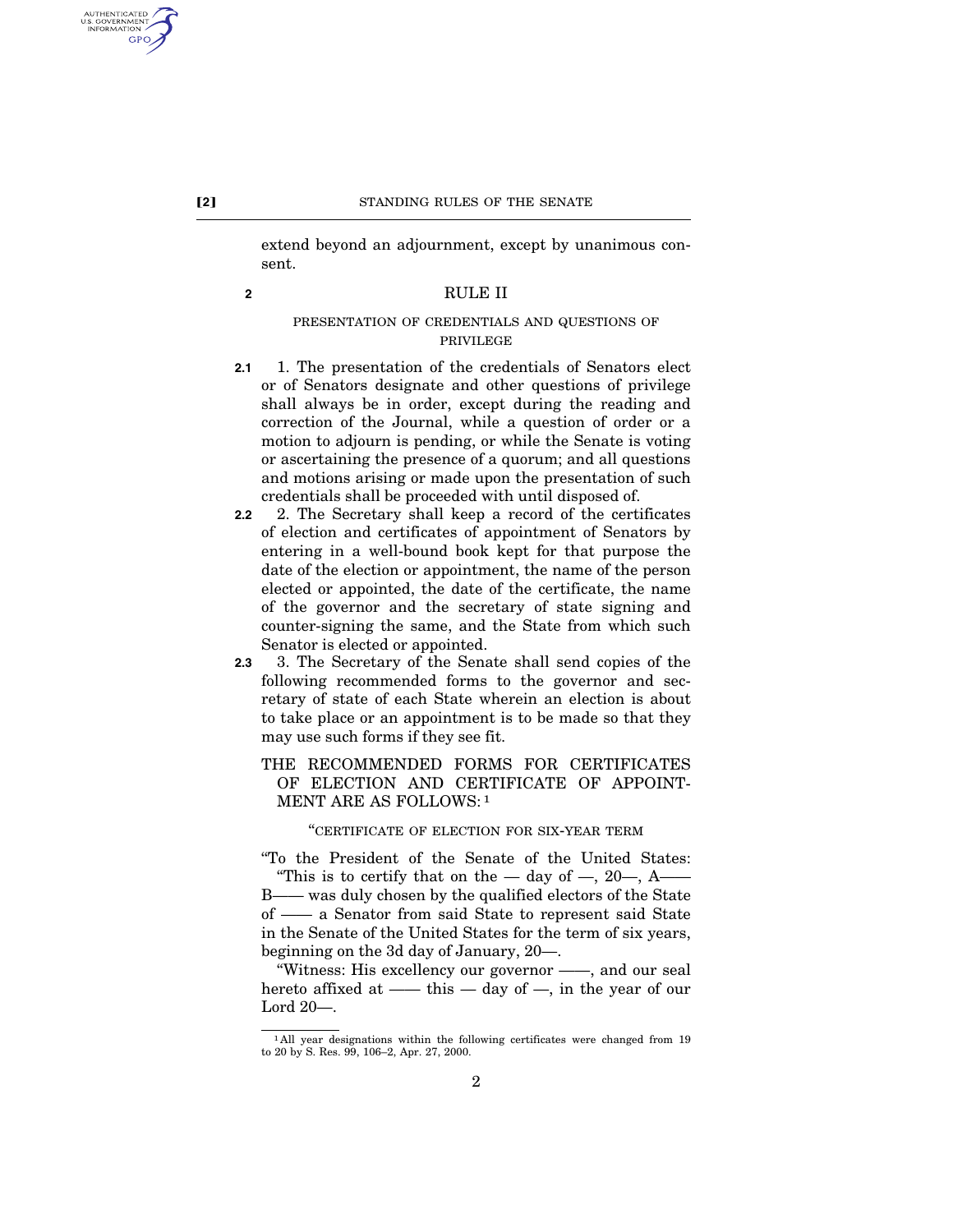''By the governor:

 $"C$ —— D——, ''Governor.

 $E$ ——  $F$ ——,

''Secretary of State.''

''CERTIFICATE OF ELECTION FOR UNEXPIRED TERM

''To the President of the Senate of the United States: "This is to certify that on the  $-$  day of  $-$ , 20 $-$ , A—— B—— was duly chosen by the qualified electors of the State of —— a Senator for the unexpired term ending at noon on the 3d day of January, 20—, to fill the vacancy in the representation from said State in the Senate of the United States caused by the — of C—— D——.

''Witness: His excellency our governor ——, and our seal hereto affixed at —— this — day of —, in the year of our Lord 20—.

''By the governor:

 $E$ ——  $F$ —— ''Governor.

 $"G$ ——  $H$ ——, ''Secretary of State.''

# ''CERTIFICATE OF APPOINTMENT

''To the President of the Senate of the United States: ''This is to certify that, pursuant to the power vested in me by the Constitution of the United States and the laws of the State of ——, I, A—— B——, the governor of said State, do hereby appoint C—— D—— a Senator from said State to represent said State in the Senate of the United States until the vacancy therein caused by the — of E—— F——, is filled by election as provided by law. ''Witness: His excellency our governor ——, and our seal

hereto affixed at —— this — day of —, in the year of our Lord 20—.

''By the governor:

 $"G$ ——  $H$ ——, ''Governor.

 $"I$ —— $J$ ——, ''Secretary of State.''